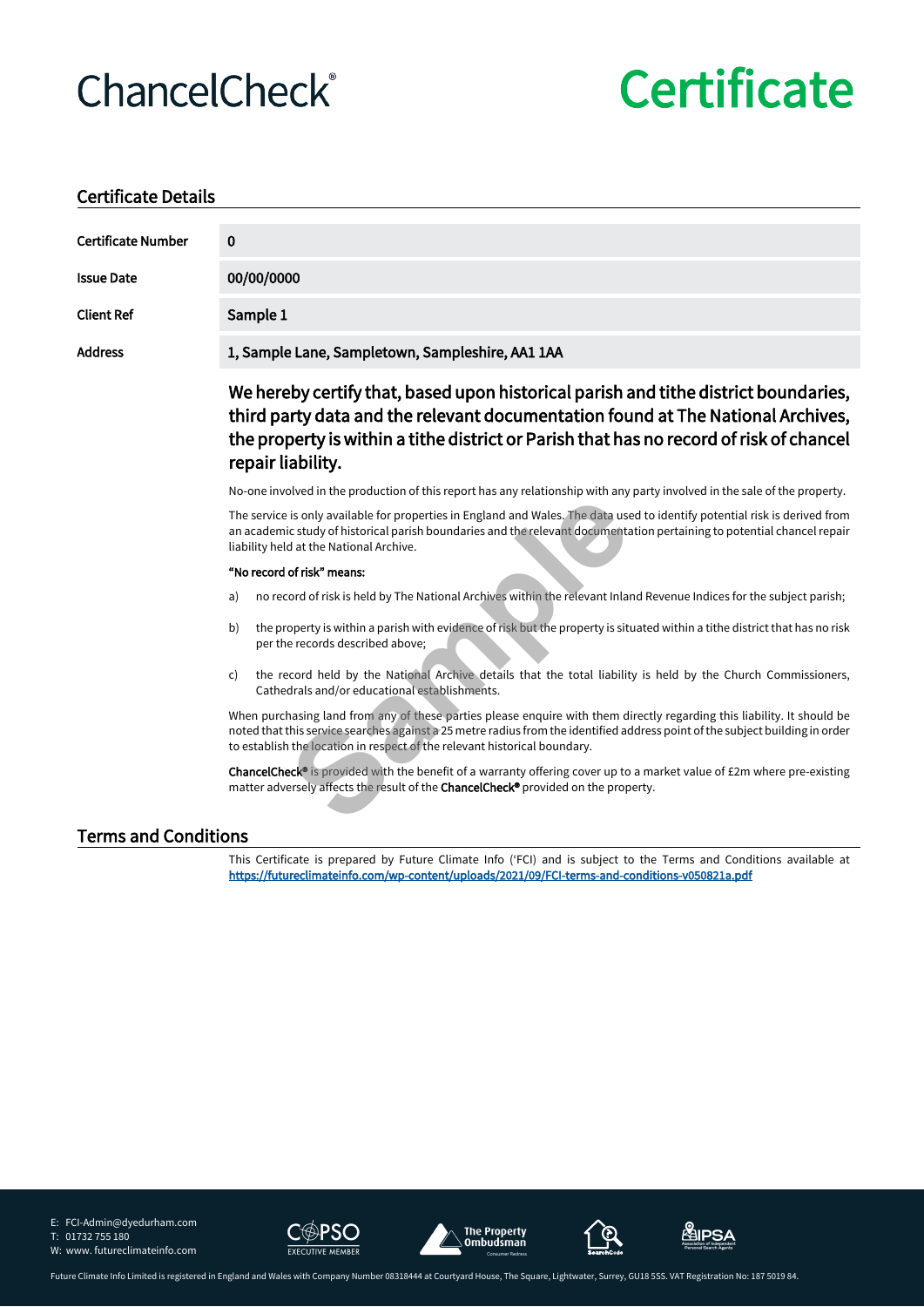## **ChancelCheck®**

### **ChancelCheck® Guidance Note**

#### **Chancel Repair Liability Background**

Chancel repair liability is a medieval anomaly whereby the Church of England and Wales was granted powers to charge those owning "rectorial land" for the upkeep of the chancel of some Parish Churches.

Chancel repair liability affects millions of acres in England and Wales and is still deemed a usual and necessary search by conveyancers.

Chancel repair liability can still be attached to land regardless of whether or not the liability is noted against the title, making the prospective risk unquantifiable.

The Church continues to actively register their interest, to protect their right to charge for chancel repair liability in perpetuity.

#### **ChancelCheck® Identifies the Problem**

**ChancelCheck® ChancelCheck®** is an online, low cost (£20 + VAT) screening report designed to inform the Homebuyer of any potential chancel repair liability. It is in accordance with the Conveyancing and CML Handbooks.

Certificate **If the area of land selected falls within a parish that does not have the ability to claim for chancel repair liability, the** search will be returned as a Certificate.

Report **If the area of land selected falls within a parish that has the ability to claim for chancel repair liability, a potential** liability will be returned and the search will come back as a Report. *Where an issue has been identified, legal indemnity insurance could be sought to cover the potential risk.*

> *NB. ChancelCheck® does not publish the relevant parish name to deter contacting the Church. Doing so will put the Church on notice of a potential liability and may lead to negating insurance cover.*

#### **Insurance Offers a Solution**

**Insurance** The legal indemnity insurance markets are known to offer chancel repair cover which may be available from your preferred insurance broker/provider. Alternatively, the market leading **ChancelSure®** insurance offered by CLS Property Insight is available online via their website at **www.clspi.co.uk**. **Sample 18 and selected falls within a parish that does not have the ability to ereturned as a Certificate.**<br>
Sample returned and the search will come back as a Report. **Where an iss**<br> **Sample returned and the search will** 

**ChancelSure®** policies have been specifically designed to work in conjunction with **ChancelCheck®** and are fully compliant with lender requirements. A schedule of indicative online premiums is provided overleaf.

E: FCI-Admin@dyedurham.com T: 01732 755 180



W: www.futureclimateinfo.com







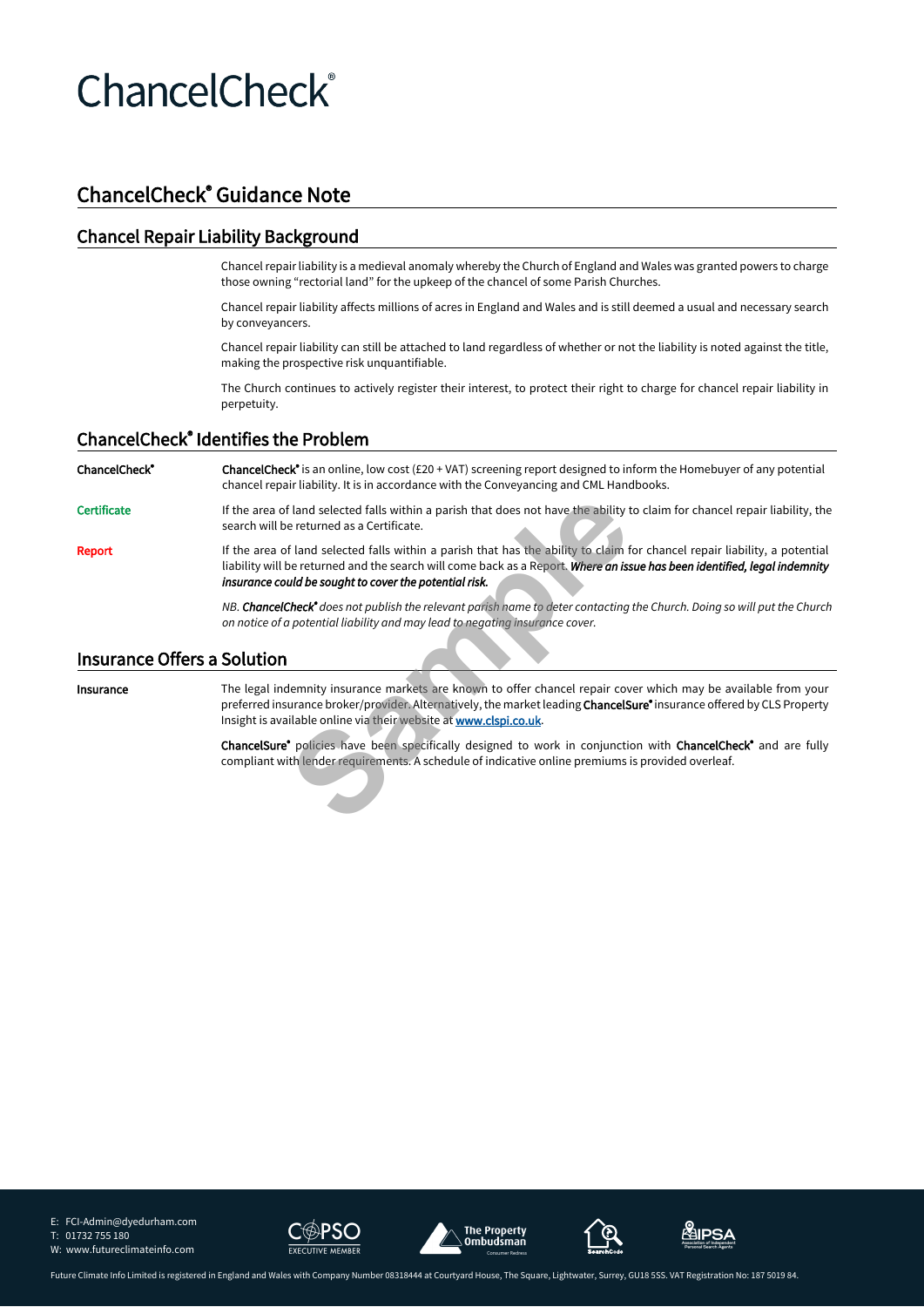### **Indicative Insurance Policy Premiums**

Chancel repair indemnity insurance products, providing protection and security for the homeowner where a potential chancel liability has been identified.

The indicative figures given below are standard one-off ChancelSure® policy premiums (including IPT) offered by CLS Property Insight which will apply to most properties and were correct as at 5<sup>th</sup> August 2021. However, as chancel repair liability is a fluctuating risk, these figures may alter for some properties. In addition, insurers periodically review their underwriting data and may carry out further assessment before confirming the availability of cover.

The chancel repair policies available via your preferred insurance broker/provider may offer diminution in value, a 200% escalator clause, 25 year, 35 year and even in perpetuity terms. Should you wish to obtain ChancelSure® insurance, which is offered by CLS Property Insight, this is available online via their website at **www.clspi.co.uk**.

#### **Residential Property (25 Years)**

| Limit of Indemnity          | <b>Residential</b>   | <b>Residential</b> | <b>Residential</b>          | <b>Residential</b> |
|-----------------------------|----------------------|--------------------|-----------------------------|--------------------|
|                             | <b>Non Successor</b> | <b>Successor</b>   | <b>Non Successor</b>        | <b>Successor</b>   |
|                             | <5 acres             | <5 acres           | $5 - 10$ acres              | $5 - 10$ acres     |
| £100,000                    | £40.00               | £65.00             | £50.00                      | £90.00             |
| £250,000                    | £54.00               | £95.00             | £75.00                      | £125.00            |
| £500,000                    | £75.00               | £125.00            | £110.00                     | £150.00            |
| £1,000,000                  | £94.00               | £140.00            | £130.00                     | £165.00            |
| £1,500,000                  | £130.00              | £175.00            | £150.00                     | £195.00            |
| £2,000,000                  | £150.00              | £190.00            | £175.00                     | £215.00            |
| £2,500,000                  | £175.00              | £210.00            | £225.00                     | £275.00            |
| £3,000,000                  | £210.00              | £250.00            | £275.00                     | £325.00            |
| <b>Residential Property</b> |                      |                    | <b>Residential Property</b> |                    |
| (35 Years)                  |                      |                    | (In Perpetuity)             |                    |
| Limit of Indemnity          | <b>Residential</b>   | <b>Residential</b> | Residential                 | <b>Residential</b> |
|                             | <b>Successor</b>     | <b>Successor</b>   | <b>Successor</b>            | <b>Successor</b>   |
|                             | <5 acres             | 5 - 10 acres       | <5 acres                    | $5 - 10$ acres     |
| £100,000                    | £80.00               | £105.00            | £90.00                      | £125.00            |

#### **Residential Property (35 Years)**

#### **(In Perpetuity) Limit of Indemnity Residential Successor < 5 acres Residential Successor 5 - 10 acres Residential Successor < 5 acres Residential Successor 5 – 10 acres £100,000** £80.00 £80.00 £90.00 £90.00 £90.00 £90.00 £90.00 £90.00 £90.00 £90.00 £90.00 £90.00 £90.00 £90.00 £90.00 £90.00 £90.00 £90.00  $\pm$  **£250,000** £120.00 £145.00 £140.00 £165.00 **£500,000** £145.00 £165.00 £165.00 £165.00 £180.00 **£1,000,000** £160.00 £185.00 £180.00 £215.00 **£1,500,000** £185.00 £210.00 £215.00 £240.00 **£2,000,000** £210.00 £240.00 £240.00 £300.00 **£2,500,000** £225.00 £300.00 £265.00 £350.00 **£3,000,000** £325.00 £423.00 £363.00 £472.00

#### **Bespoke Policies**

Bespoke policies may be available for larger residential properties, higher limits of indemnity, when there is prior knowledge of a risk, a Unilateral Notice registered or a caution lodged against the title.

E: FCI-Admin@dyedurham.com











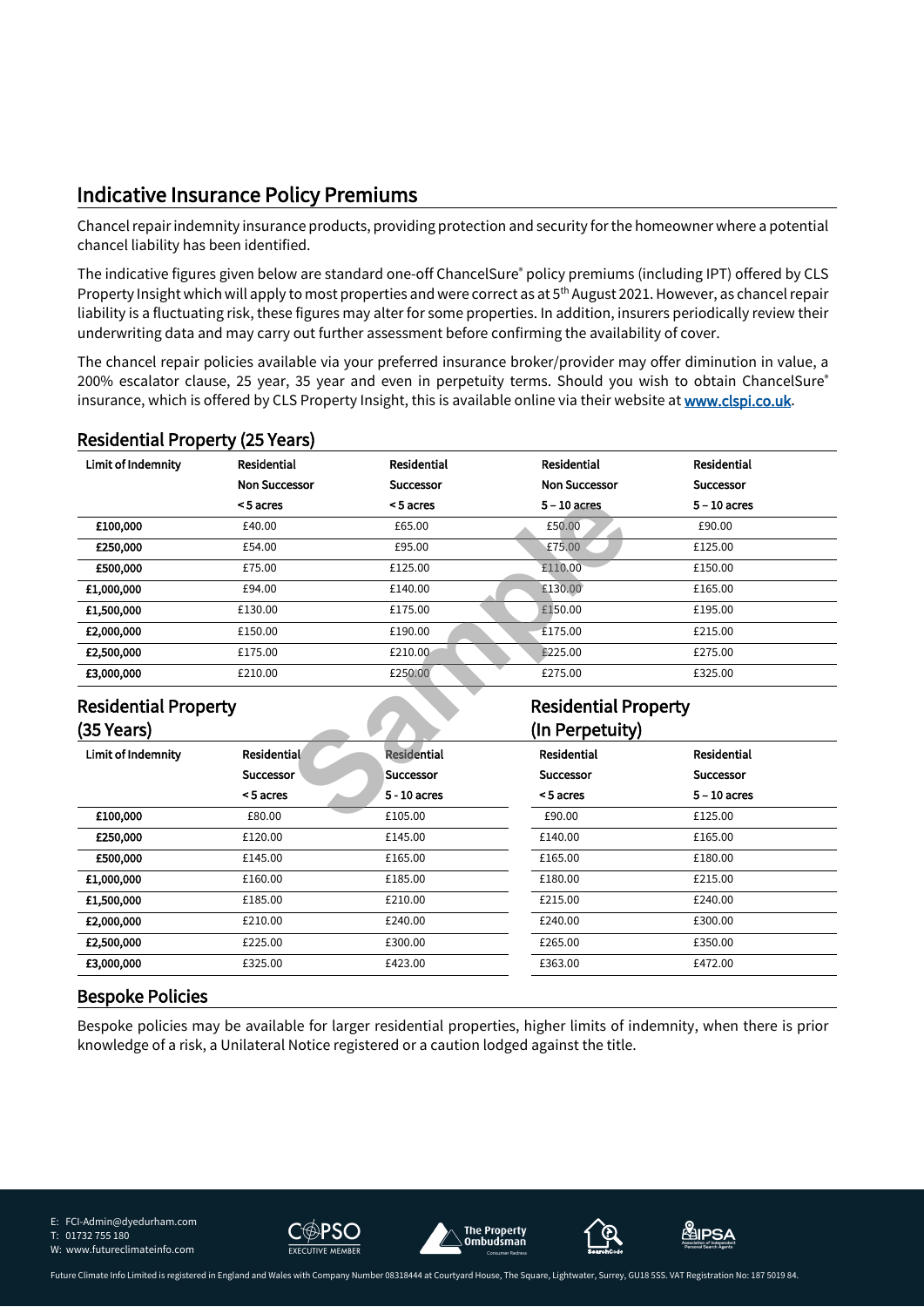### **Indicative Insurance Policy Premiums**

#### **Commercial Property (25 Years)**

| Limit of Indemnity | Commercial           | Commercial           | Commercial           |
|--------------------|----------------------|----------------------|----------------------|
|                    | <b>Non Successor</b> | <b>Non Successor</b> | <b>Non Successor</b> |
|                    | < 3 acres            | $3 - 5$ acres        | $5 - 10$ acres       |
| £250,000           | £130.00              | £200.00              | £250.00              |
| £500,000           | £220.00              | £400.00              | £550.00              |
| £750,000           | £450.00              | £600.00              | £750.00              |
| £1,000,000         | £500.00              | £800.00              | £900.00              |
| £1,500,000         | £700.00              | £1,000.00            | £1,300.00            |
| £2,000,000         | £1,250.00            | £1,350.00            | £1,500.00            |
| £2,500,000         | £1,400.00            | £1,550.00            | £1,700.00            |
| £3,000,000         | £1,600.00            | £1,750.00            | £1,900.00            |

#### **Commercial Property (25 Years)**

| Limit of Indemnity      | Commercial       | Commercial       | Commercial       |
|-------------------------|------------------|------------------|------------------|
|                         | <b>Successor</b> | <b>Successor</b> | <b>Successor</b> |
|                         | < 3 acres        | $3 - 5$ acres    | $5 - 10$ acres   |
| £250,000                | £200.00          | £300.00          | £375.00          |
| £500,000                | £320.00          | £600.00          | £700.00          |
| £750,000                | £625.00          | £850.00          | £950.00          |
| £1,000,000              | £680.00          | £1,100.00        | £1,150.00        |
| £1,500,000              | £950.00          | £1,250.00        | £1,500.00        |
| £2,000,000              | £1,500.00        | £1,750.00        | £2,000.00        |
| £2,500,000              | £1,750.00        | £2,000.00        | £2,200.00        |
| £3,000,000              | £1,900.00        | £2,150.00        | £2,350.00        |
| <b>Bespoke Policies</b> |                  |                  |                  |

#### **Bespoke Policies**

E: FCI-Admin@dyedurham.com T: 01732 755 180 W: www.futureclimateinfo.com